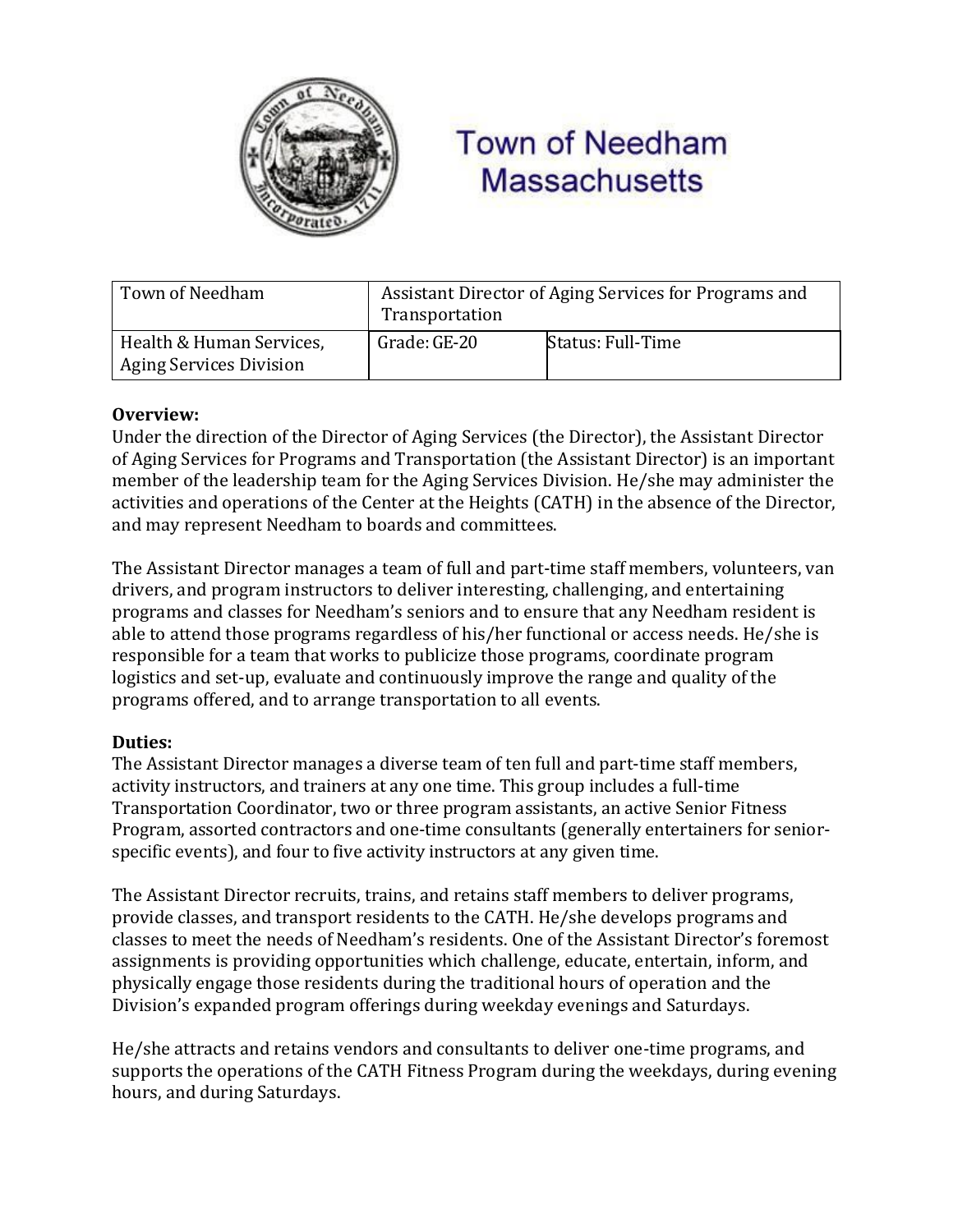The Assistant Director manages the communication efforts to support programs and publicizes the programs in a manner so as to attract the broadest possible group of participants. He/she plays a critical role in developing and disseminating the Senior Compass, a publication from the Friends of the Center at the Heights that is published bimonthly and which informs Needham residents about the Aging Services Division and its programs and activities at CATH.

The Assistant Director's efforts to publicize the Aging Services Division and its activities also include social media efforts and updates to Town websites and other communication methods. Additionally, he/she directs the logistic efforts (scheduling, room reservations, supplies, set-up, etc.) to support programs and activities. The Assistant Director ensures that there is a detailed system in place to maintain records of programs and services and retains them in alignment with the Public Records Retention Schedule.

The Assistant Director oversees the Aging Services Division's transportation program including its fleet of handicap-accessible vans, and supports the expansion of the transportation services into evenings and weekends. He/she collaborates with other Health and Human Services (HHS) divisions and with Town departments to support transportation needs that align with the HHS mission including support for those Needham residents without ready access to transportation services.

The Assistant Director pursues collaborations (programmatic, project-based, and transportation-related) with other Town departments and with community partners. He/she informs the community and community partner agencies about the Aging Services Division and its work.

The Assistant Director supports and assists the Director with the development of the Aging Services Division's annual report and with other publications including grant reports, state progress reports, and program summary materials.

The Assistant Director actively seeks out additional resources and alternate funding sources to support additional programs and services for Needham's seniors. He/she drafts grant applications and pursues funding sources outside of the Town operating budget. Additionally, the Assistant Director assists and supports the Director in the financial and administrative operations of the Center at the Heights and of the Aging Services Division.

When requested or in the absence of the Director, the Assistant Director may administer the operations and activities of the Center at the Heights and he/she may facilitate and provide support for the Council on Aging (Board), the Advisory Board, and the Friends of the Center at the Heights. The Assistant Director may represent the Aging Services Division and the Division's Director at local, regional, and statewide meetings as requested, and he/she performs other duties as assigned.

**Basic Knowledge:** The position of Assistant Director requires knowledge of human services, public administration, social work, mental health, public health, gerontology, elder services, or a related field equivalent to a Bachelor's Degree. In lieu of the required